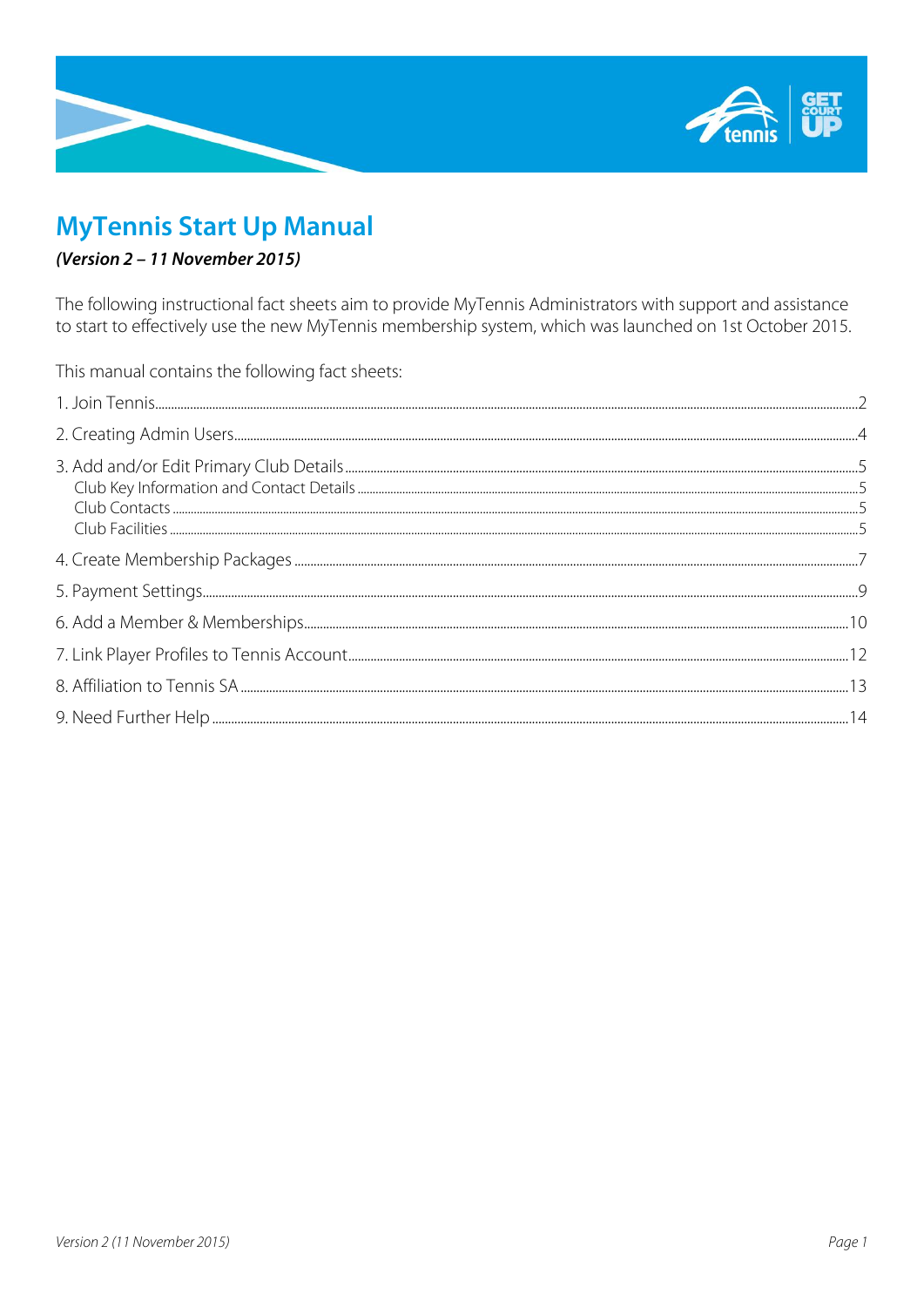

# <span id="page-1-0"></span>**1. Join Tennis**

To **Join Tennis**, go to [tennis.com.au](http://tennis.com.au/) and select **Join** in the right corner.

You can join by either connecting your Facebook or Google+ account, or selecting Join with Email and then entering your First Name, Last Name, Unique Email Address and setting up a Password.

Note – all personalised tennis accounts must be created with a unique email address (children under 15 maybe *exempt).*

Once you have Joined Tennis you will be able to:

- Purchase Memberships Online
- View Fixtures, Results and Ladders on **Match [Centre](http://leagues.tennis.com.au/)** [\(http://leagues.tennis.com.au/\)](http://leagues.tennis.com.au/)
- Manage your accounts and contact details



If your email already exists or is being used by another user, this has occurred because:

- You already have an account as your details have been transferred from previous year/s registration
- Another family member is sharing this email address has already used this email address and you are just required to activate your account.

In this case, to activate your Tennis account,

- Go to [tennis.com.au](http://tennis.com.au/) and select *Log In* in the right corner
- Select 'I forgot my **Password'** along the bottom of the window
- Enter your email address and select **Reset My Password**. MyTennis will send an email to this address asking you to create a New Password, which will enable you to Log In.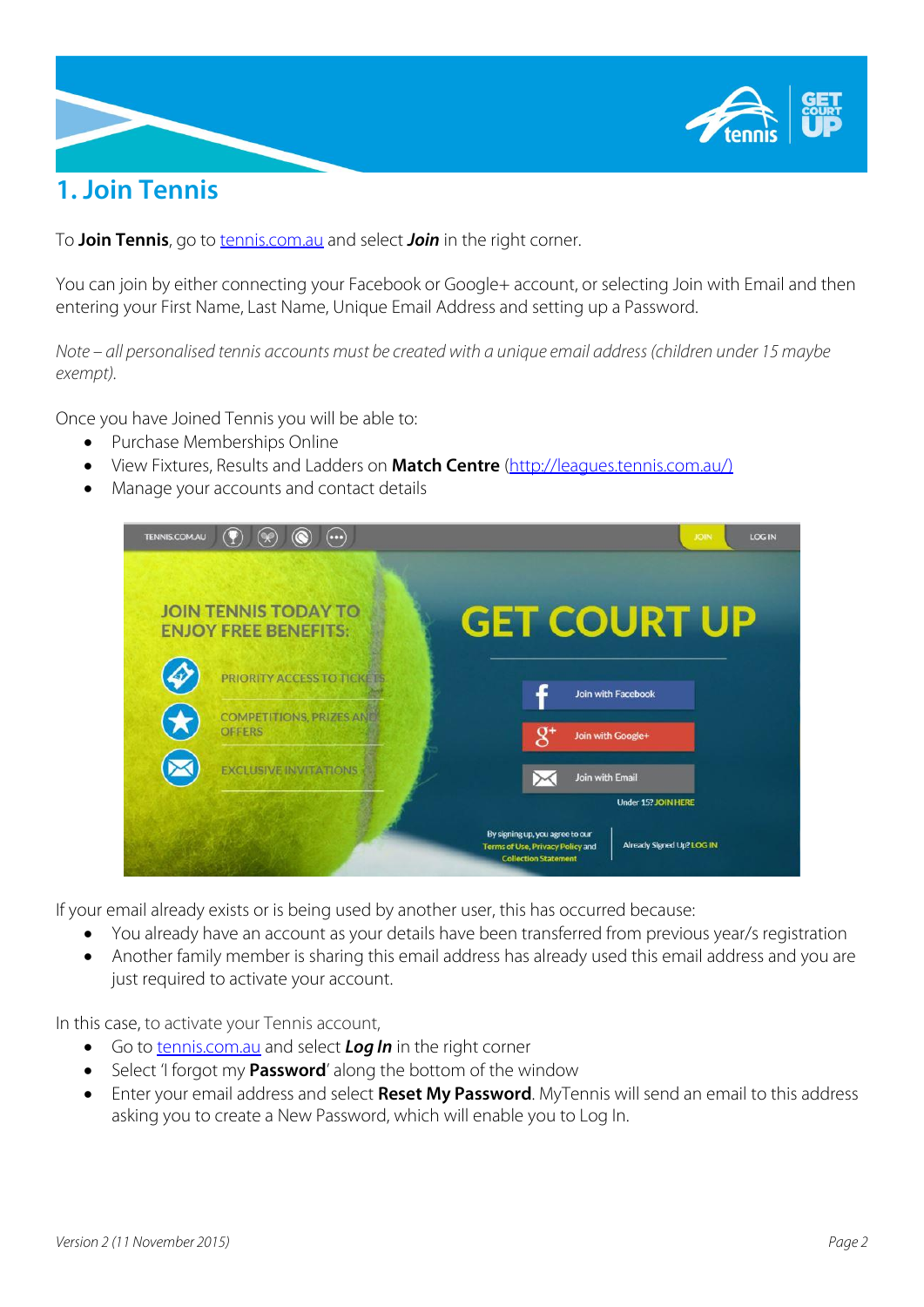



Note: For all requests to Log In or Join, MyTennis will send an email to this address asking you to **Activate Your Account**, which will enable you to Log In and commence:

- Purchase Memberships Online
- View Fixtures, Results and Ladders on **Match [Centre](http://leagues.tennis.com.au/)** [\(http://leagues.tennis.com.au/](http://leagues.tennis.com.au/)
- Manage your accounts and contact details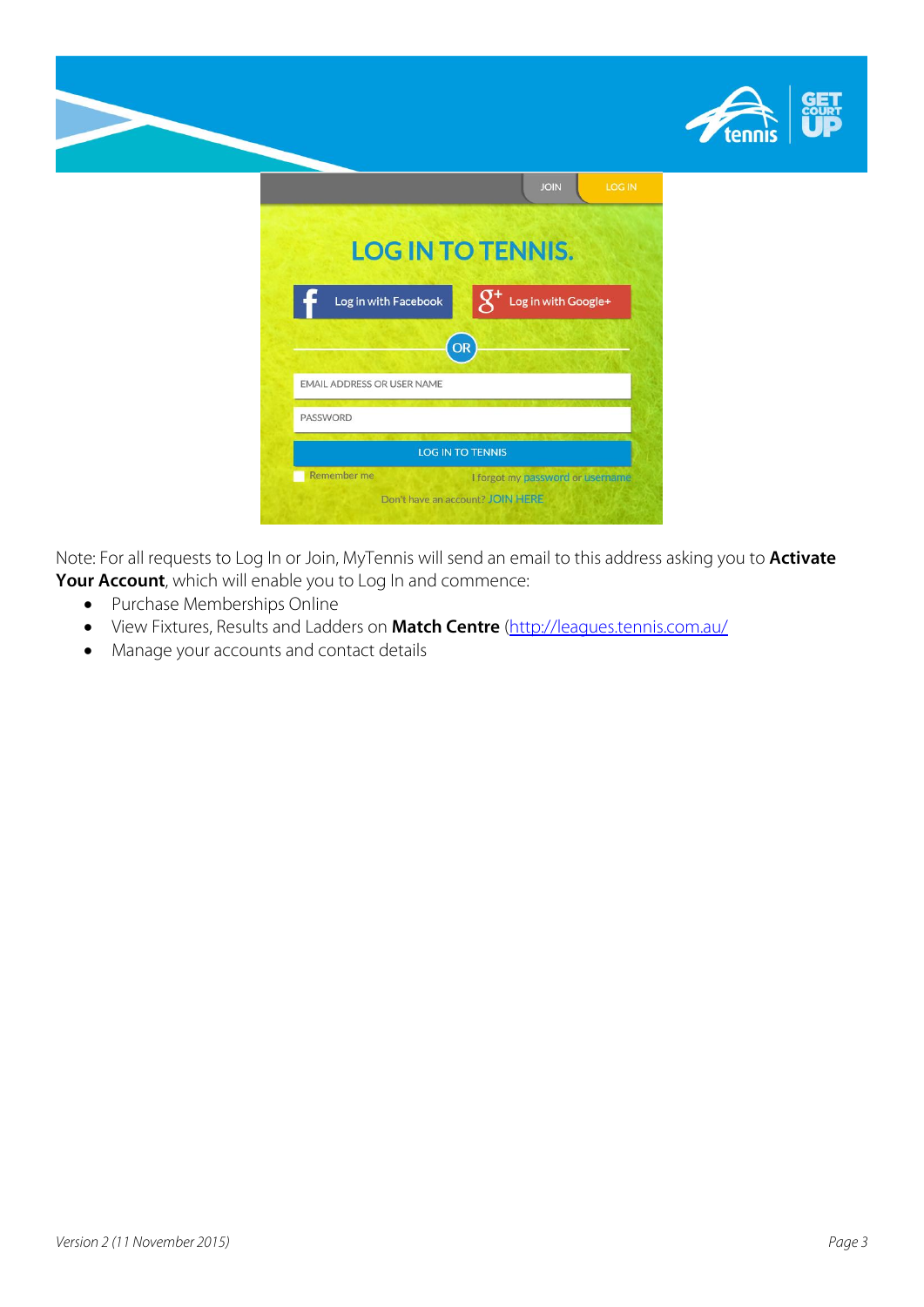

# <span id="page-3-0"></span>**2. Creating Admin Users**

Before a club committee member can gain administrative access, a personalised tennis account must be created with a unique email address. To create a Tennis account, go to [tennis.com.au](http://tennis.com.au/) and select *Join* in the right corner.

Tennis Australia Tennis Services staff, Tennis SA Participation Leaders or club administrative users can then add new Admin Users through [my.tennis.com.au.](https://my.tennis.com.au/)

- Select **Settings** in the bottom left hand corner of the page and then the **User** tab
- Click **New User**
- Enter three fields of information and **Search** for the person
- Click on the appropriate person and then select **Continue**
- In **Access Levels** from the dropdown box on right hand side select **Organisation**
- Toggle the Notifications to 'Yes' or 'No' and then **Save**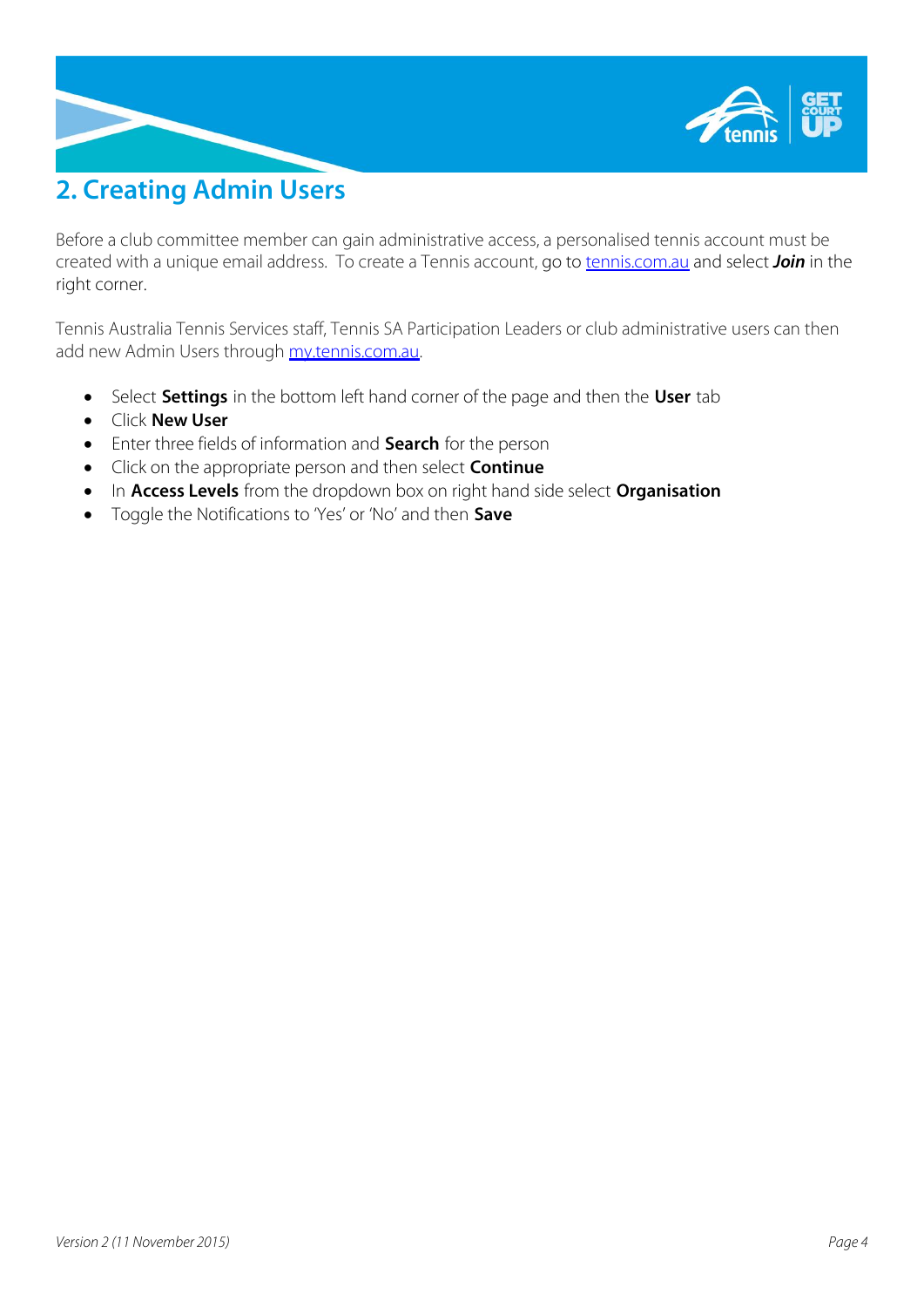

# <span id="page-4-0"></span>**3. Add and/or Edit Primary Club Details**

## <span id="page-4-1"></span>**Club Key Information and Contact Details**

To view your club's information details in My Tennis [\(my.tennis.com.au\)](https://my.tennis.com.au/) select **My Club** then the **General** tab.

- In the **My Club** and **General** section select **Edit** in the top right corner
- Scroll down to see the Key Information and Contact Details that are listed and click the respective field/s in order to include or update those details
- Make the necessary changes and select **Save**

## <span id="page-4-2"></span>**Club Contacts**

To view your club contacts in My Tennis [\(my.tennis.com.au\)](https://my.tennis.com.au/) select **My Club** then the **General** tab.

- To view all the contacts you may need to scroll down to the bottom of the page and click on the **Show More** option.
- To see an individual's contact details you will need to click on the picture next to the person.

## **Add New Contact**

- In the **My Club** and **General** section, select **Edit** in the top right corner
- Scroll down and select **New Contact**
- Choose the applicable option
	- o If **No**-Create a **New Contact** fill in all the required details of the contact and then select **Add Contact**.
	- o If **Yes**-Connect to **Their Contact** fill in at least three fields of information to search for the person, select the correct person and **Continue**. Then add in their position and other required contact details, then select **Add Contact**

## **Edit Existing Contact**

- In the **My Club** and **General** section select **Edit** in the top right corner
- Scroll down to see all the contacts that are listed and click the pencil symbol in order to update that contacts details
- Make the necessary changes and select **Save**

Please Note: the 'x' next to the pencil symbol can be used to remove people who are no longer relevant club contacts.

## <span id="page-4-3"></span>**Club Facilities**

To view your facility details in My Tennis [\(my.tennis.com.au\)](https://my.tennis.com.au/) select **My Club** then the **Facilities** tab. A list of your facilities will be displayed.

## **Add New Facility**

- Select **Add Facility**
- Enter the facility address
- A list of facilities that may be the same as the entered facility will appear. If the facility already exist please select it and select **Add Facility**
- If the facility does not appear select **Create New Facility**
- Enter the appropriate facility and court details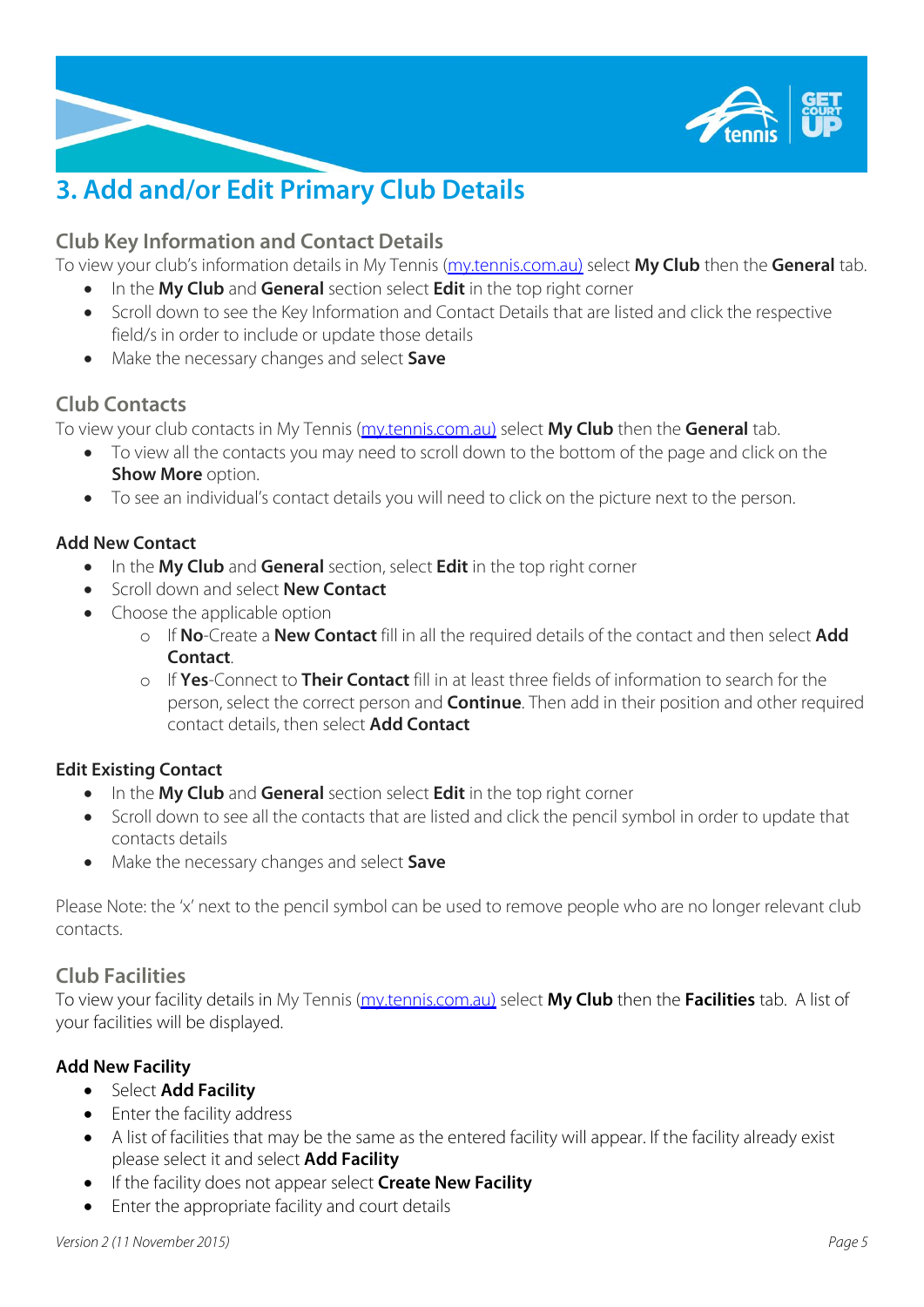

#### **View/Edit Existing Facility**

- Select the facility that needs to be edited from the list
- The facilities details will be displayed, if changes are required select **Edit**
- Enter the relevant changes to the facility details and address
- If required make changes to the court information
- To add an additional court select **New Court.** The new court will appear on the list
- Courts will automatically be names Court 1, Court 2…, you can make and changes to each courts information using the drop down boxes to select the appropriate information
- **s** Select **Save**

| GENERAL                  | <b>FACILITIES</b><br>NOTES <sup>®</sup>                                     |                        |                    |                                       |           |                    |                      |                         |                           |
|--------------------------|-----------------------------------------------------------------------------|------------------------|--------------------|---------------------------------------|-----------|--------------------|----------------------|-------------------------|---------------------------|
|                          |                                                                             |                        |                    |                                       |           |                    |                      | CANCEL                  | SAVE                      |
| NAME:                    | Ainslie Tennis Club                                                         |                        |                    | TYPE:                                 |           | Club               |                      |                         |                           |
| PHONE:                   | (02) 6247 3402                                                              |                        |                    | FAX:                                  |           | (1)                |                      |                         |                           |
| PHYSICAL ADDRESS         |                                                                             |                        |                    |                                       |           |                    |                      |                         |                           |
| ADDRESS 1:"              | 49-53 Paterson St                                                           |                        |                    | COUNTRY: *<br>Australia               |           |                    |                      |                         |                           |
| ADDRESS <sub>2</sub> :   |                                                                             |                        |                    | STATE <sup>*</sup><br>ACT             |           |                    | ۰                    |                         |                           |
| SUBURB:"                 | AINSLIE                                                                     |                        |                    | POST CODE*                            |           | 2602               |                      |                         |                           |
|                          |                                                                             |                        |                    |                                       |           |                    |                      |                         |                           |
| <b>COURT INFORMATION</b> |                                                                             |                        |                    |                                       |           |                    |                      |                         | $+$ NEW COURT             |
| $\frac{d}{dt}$           | NAME*                                                                       | <b>COURT SIZE*</b>     | SURFACE*           |                                       | LOCATION" |                    | LIGHTED <sup>®</sup> |                         |                           |
| 4.1                      | Court 1                                                                     | Full                   | $\pmb{\mathrm{v}}$ | Synthetic Grass<br>$\pmb{\mathrm{v}}$ | Outdoor   | $\pmb{\mathrm{v}}$ | Yes                  | $\mathbf v$             | $\boldsymbol{\mathsf{x}}$ |
|                          |                                                                             | C HOTSHOTS RED         |                    | <b>D</b> HOTSHOTS CRANCE              |           |                    |                      |                         |                           |
| $\overline{2}$           | Court 2                                                                     | Full                   | $\pmb{\mathrm{v}}$ | Synthetic Grass<br>$\mathbf{v}$       | Outdoor   | $\pmb{\mathrm{v}}$ | Yes                  | $\bar{\mathbf{r}}$      | ×                         |
|                          |                                                                             | C HOTSHOTS RED         |                    | <b>E HOTSHOTS CRANCE</b>              |           |                    |                      |                         |                           |
| 3                        | Court 3                                                                     | Full                   | $\pmb{\mathrm{v}}$ | $\pmb{\mathrm{v}}$<br>Synthetic Grass | Outdoor   | $\pmb{\mathrm{v}}$ | Yes                  | $\pmb{\mathrm{v}}$      | $\mathbf x$               |
|                          |                                                                             | <b>C HOT SHOTS RED</b> |                    | <b>C HOT SHOTS ORANGE</b>             |           |                    |                      |                         |                           |
|                          | <b>ADDITIONAL INFORMATION</b>                                               |                        |                    |                                       |           |                    |                      |                         |                           |
| THIS FACILITY IS:        |                                                                             |                        |                    |                                       |           |                    |                      | <b>NEITHER</b><br>OWNED | LEASED                    |
|                          | DO YOU HAVE ANY PLANS TO REDEVELOP/REFURBISH THIS FACILITY?                 |                        |                    |                                       |           |                    |                      | NO.                     | YES:                      |
|                          | DO YOU OFFER COURT HIRE AT THIS FACILITY?                                   |                        |                    |                                       |           |                    |                      | NO                      | YES:                      |
| <b>AMENITIES</b>         |                                                                             |                        |                    |                                       |           |                    |                      | $\ddot{}$               | ADD AMENITY               |
|                          | BBQ FACILITIES X CAR PARK X CHANGE ROOMS X CLUB HOUSE X KITCHEN X TOILETS X |                        |                    |                                       |           |                    |                      |                         |                           |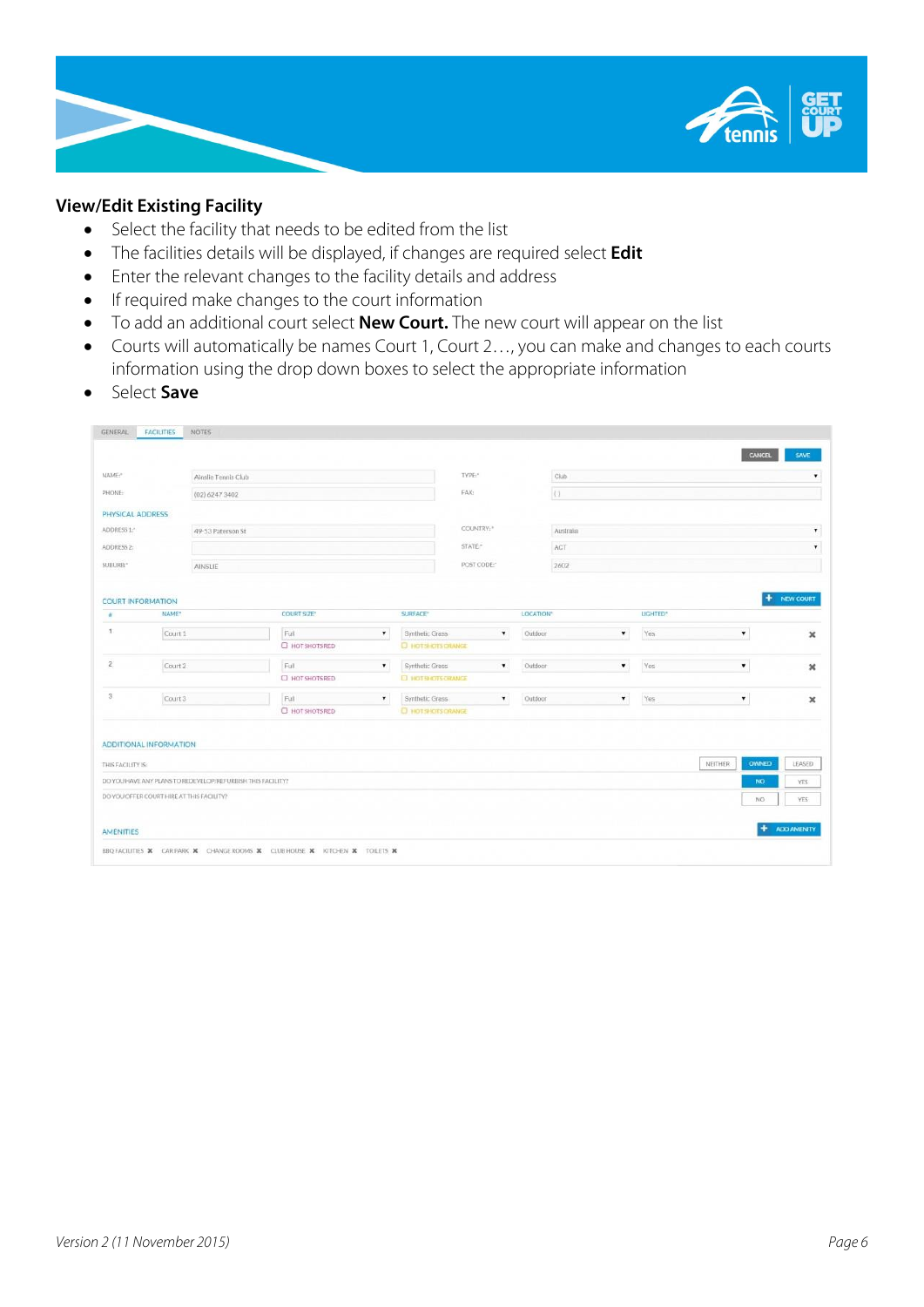

# <span id="page-6-0"></span>**4. Create Membership Packages**

Before you can begin adding members to the system you must create membership packages which they can purchase and be assignment to. To view and edit your existing membership packages or create a new package select **Memberships**

## **View/Edit Existing**

You can use the filters on the left of your screen or the search bar at the top of the screen to find an already create membership package. For example by ticking active and one-off- fee all membership packages the meet that criteria will be displayed.

| $\equiv$ FILTERS                                                                      |                      | O SEARCH                                         |                                    |                  | 47<br><b>NEW MEMBERSHIP</b> |                           |  |
|---------------------------------------------------------------------------------------|----------------------|--------------------------------------------------|------------------------------------|------------------|-----------------------------|---------------------------|--|
| <b>MEMBERSHIP STATUS</b><br>$\blacktriangleright$ ACTIVE (16)<br>$\Box$ INACTIVE (36) | $\checkmark$         | MEMBERSHIP ~                                     | <b>ATTRIBUTES&gt;</b>              | <b>PRICE&gt;</b> | <b>PERIOD</b> >             |                           |  |
|                                                                                       |                      | 2015-COACH<br><b>ACTIVE</b>                      | ☑                                  | \$0              | 01 JAN 2015 - 31 DEC 2015   |                           |  |
| <b>ATTRIBUTES</b><br>$\Box$ ONLINE (17)                                               | $\checkmark$         | 2015-FAMILY MEMBERSHIP<br><b>ACTIVE</b>          | $\boxed{\vee}$                     | \$215            | 01 JAN 2015 - 31 DEC 2015   |                           |  |
| $\Box$ VOTING (50)                                                                    |                      | 2015-FULL-TIME TERTIARY STUDENT<br><b>ACTIVE</b> | $\boxed{\vee}$                     | \$85             | 01 JAN 2015 - 31 DEC 2015   |                           |  |
| MEMBERSHIP FEE TYPE<br>O ONGOING MONTH                                                | $\checkmark$         |                                                  | 2015-JUNIOR (U18)<br><b>ACTIVE</b> | $\boxed{\vee}$   | \$75                        | 01 JAN 2015 - 31 DEC 2015 |  |
| (2)<br>ONE-OFF FEE<br>(50)                                                            |                      | 2015-LIFE MEMBER<br><b>ACTIVE</b>                | $\Box$                             | \$0              | 01 JAN 2015 - 31 DEC 2015   |                           |  |
| <b>TAGS</b>                                                                           | $\checkmark$         | 2015-SINGLE ADULT<br><b>ACTIVE</b>               | $\Box$                             | \$130            | 01 JAN 2015 - 31 DEC 2015   |                           |  |
| <b>SEARCH TAG</b>                                                                     | $\blacktriangledown$ | 2015-SINGLE PARENT FAMILY<br><b>ACTIVE</b>       | $\sqrt{2}$                         | \$130            | 01 JAN 2015 - 31 DEC 2015   |                           |  |

To view all the details of a membership package select it from the list. If you need to edit any of these details select **Edit** from the right corner and edit the appropriate details.

## **Create New Membership Package**

From the memberships page select New Membership in the right corner. From this page enter the appropriate details for the membership. For more information on each field see below:

| Membership<br><b>Name</b> | Enter the name of the membership. It may also be useful to enter the year in the<br>title e.g. 2015/16 Junior                                                                                          |
|---------------------------|--------------------------------------------------------------------------------------------------------------------------------------------------------------------------------------------------------|
| <b>Description</b>        | This description will be displayed on the public website. You can enter details<br>such as who is eligible to purchase the membership and what benefits they<br>receive.                               |
| <b>Tags</b>               | You can use tags to group like memberships and members. Click here for more<br>information on tags                                                                                                     |
|                           | Enter the dates in which the membership is available to purchase. For example<br><b>Availability Period</b> you may allow the membership to be purchased a month before your<br>membership year starts |
| <b>Purchase Online</b>    | Select if the membership is available to purchase online. We recommend you<br>set as many memberships as possible to Yes                                                                               |
| <b>Voting Rights</b>      | If someone purchases this membership at your club, select if they will have<br>voting rights or not.                                                                                                   |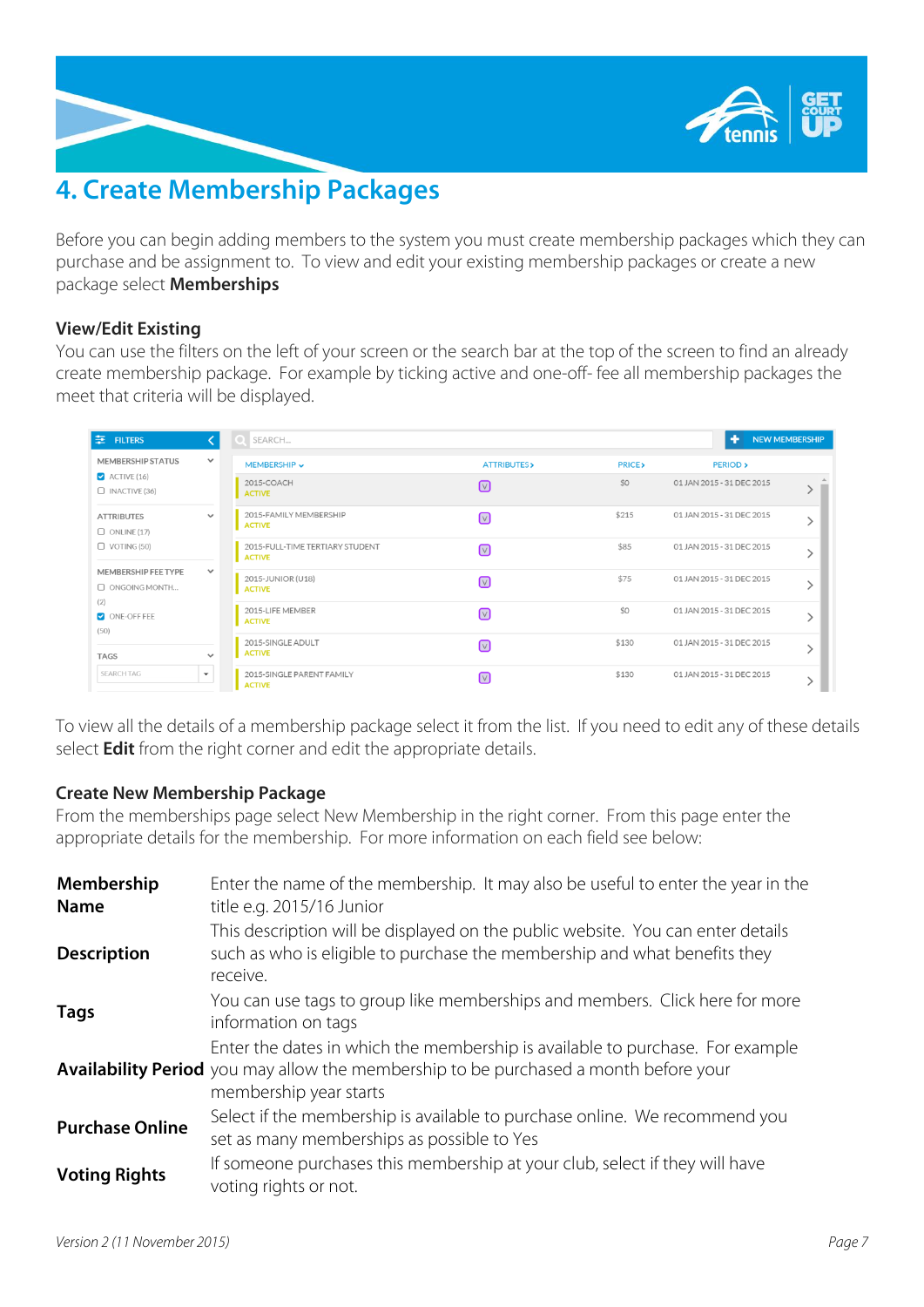

| Group         | Membership                | If the membership is a family or couples membership select yes. It will then ask<br>you how many additional members. For example if it is a 4 person family<br>membership enter 3                                                                                                                                                                                                                            |
|---------------|---------------------------|--------------------------------------------------------------------------------------------------------------------------------------------------------------------------------------------------------------------------------------------------------------------------------------------------------------------------------------------------------------------------------------------------------------|
| Fee           |                           | The member will charged a one-time fee which will make them an active<br>member until the end of the membership period. If you select this option you<br><b>One-off Fee</b> will be asked to enter the fee amount and the membership period. The<br>membership period dates are the dates in which the member will be a current<br>member. You also have the option to pro-rata payments when selecting this |
| <b>Type</b>   | Ongoing<br>monthly<br>fee | option. For more information on pro-rata see below.<br>The members credit/debit card will be deducted the set amount on a monthly<br>basis until such time they log into their account to cancel the membership. If<br>you select this option you will be asked to enter the monthly fee amount. This<br>amount will be deducted each month.                                                                 |
| <b>Extras</b> |                           | Select which extras the member can purchase when buying this membership<br>package. For more information on extras click here.                                                                                                                                                                                                                                                                               |

## **Pro-Rata Payment**

Pro Rata pricing allows you change the price of a membership with a one off fee each month. For example if a membership cost \$130 at the start of a membership period but members are charged less towards the end of a membership period you can set this in your pro-rata pricing by selecting yes and entering the price for each month.

| PRO-RATA PAYMENT? |                |  |              |         |  |
|-------------------|----------------|--|--------------|---------|--|
| <b>MONTH</b>      | AMOUNT*        |  | <b>MONTH</b> | AMOUNT* |  |
|                   | 130            |  |              | 64      |  |
|                   | 119            |  |              | 53      |  |
|                   | 108            |  |              |         |  |
|                   | 97             |  | 10           |         |  |
|                   | 86             |  | 11           | 20      |  |
|                   | 7 <sup>c</sup> |  | $\sim$       |         |  |

## **Copy existing Membership**

If you have already created a membership package with similar details you easily copy this information and then edit the appropriate details rather than entering everything again. To do this select **Copy Existing** then select the membership with the details you wish to copy from the drop down box.



You will now be able to edit any details such as name, price etc. for the new membership.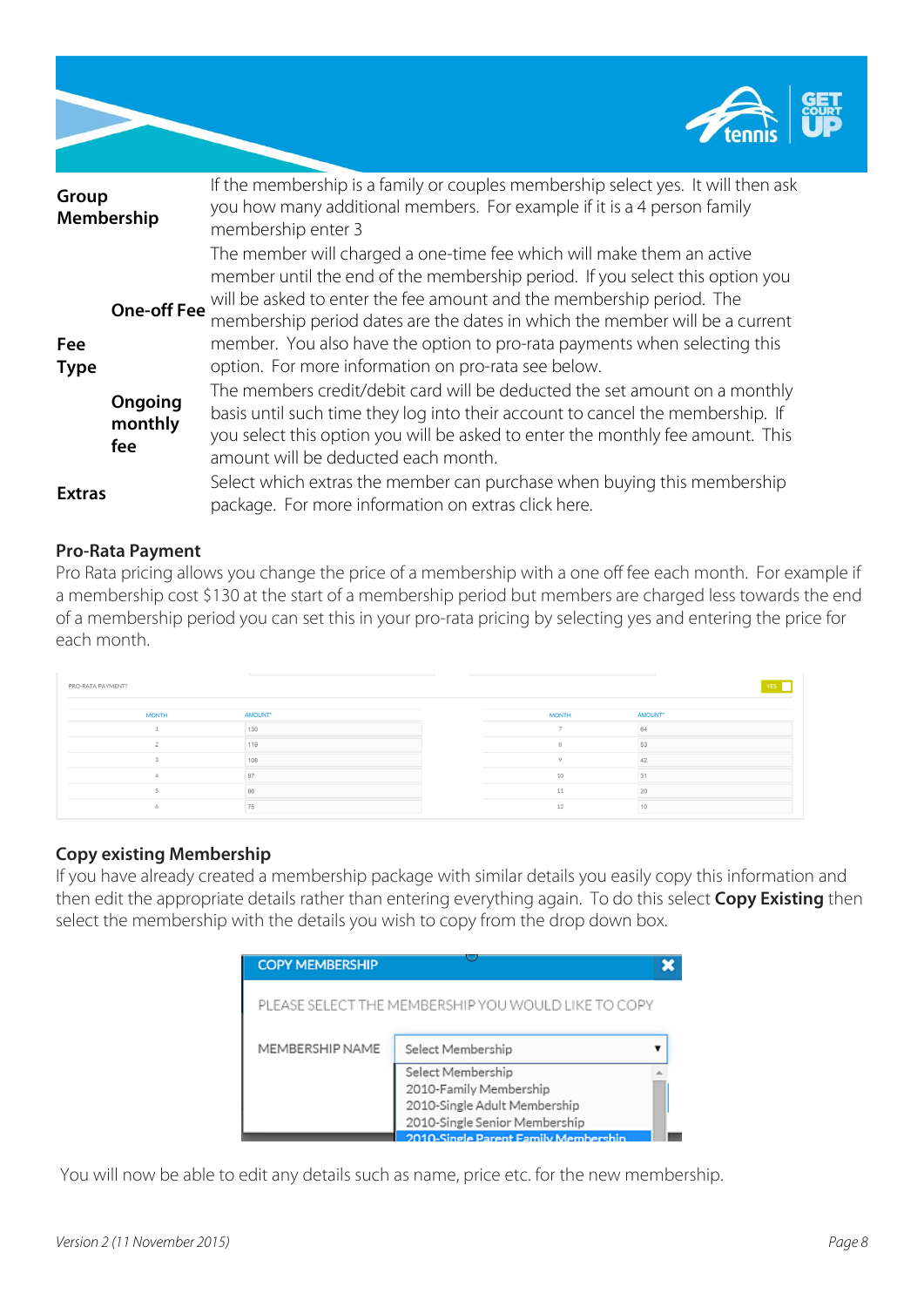

# <span id="page-8-0"></span>**5. Payment Settings**

My Tennis caters for memberships to be paid by Credit Card, Cash, Cheque and/or Bank Deposit (EFT). Clubs can accept some or all of these payment types by setting preferences within the Payment Settings. For each payment type that is accepted, payment instructions need to be detailed to assist members when they make the purchase. These instructions will display to the member during the payment selection process. Taking payments online can take a lot of the hassles away for club administrators. To accept credit card payments, the Stripe payment gateway account is required to be activated.

## **Locating/Editing Payment Settings**

- Select **Settings** from bottom left corner then choose **Membership Processing** from across the top of the page
- **Edit** these settings by clicking in top right corner
- Toggle the different options to 'Yes' or 'No' to suit your club then **Save** any changes
- Please note instructions **must** be added to payment methods for them to be available as options. If no payment methods are entered in the instructions for cash for example, cash will not appear in the drop down box.

| PAYMENT SETTINGS                                      |                      |
|-------------------------------------------------------|----------------------|
| ALLOW CHILINE MEMBERSHIP IRURCHASES!"                 | <b>TEL:</b>          |
| ARE MEMBERSHOP FEES INCLUSIVE OF GIVTY @              | $\blacksquare$ NO    |
| CAN FRANCISCO DE LOS MARIADOS<br>ACCEPT PAYMENT TYPES | PREVIEW RAYMENT PAGE |
| CREDIT CARD PAYMENTS:                                 | C GO TO STRIPE       |
| ACCEPT CREDIT CARD PAYMENTS?                          | WA 1                 |
| IS STRIPS (PAYMENT GATEWAY) ACTIVET                   | $111 - 1$            |
| INVIVENT INSTRUCTIONS:                                |                      |
| ACCEPT CASH PAYMENTS                                  |                      |
| ACCEPT CASH PAYMENTS?                                 | $112 - 10$           |
| <b>INVIVENT INSTRUCTIONS:</b>                         |                      |
| ACCEPT CHEQUE PAYMENTS                                |                      |
| ACCEPT CHEQUE PAYMENTER                               | <b>VEN</b>           |

**Please Note**: when allowing online payments you must complete the mandatory **Invoice Settings** located below Payment Settings.

**Please Note**: The **Allow Online Membership Payments** setting **must** be set at yes and a *Stripe* account created to enable club eligibility for the *TennisConnect \$5 reward* for correct validation of membership data.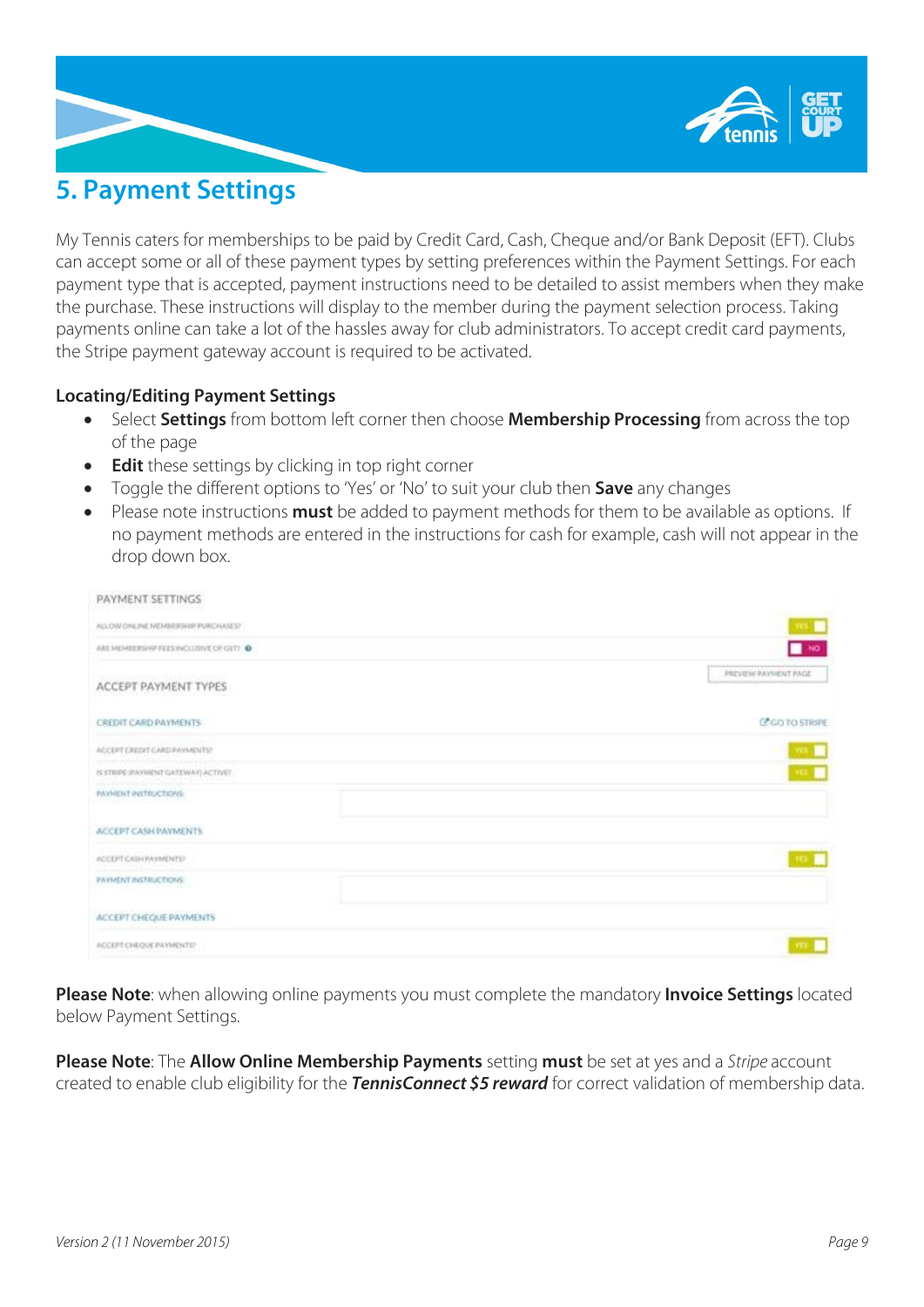

# <span id="page-9-0"></span>**6. Add a Member & Memberships**

- Select **Members** from the left menu
- Select **Add Members**
- The system will now ask you to check if the person is already known to Tennis by entering in their personal details to search for them (at least three fields of information is required to complete the search)
- A list of potential matches will appear
	- o If no matches appear select **Create a Profile**
	- o If the player does appear select their record and then **Add Member**

| DETAILS SO WE CAN CHECK. |               |                  |                        |
|--------------------------|---------------|------------------|------------------------|
| <b>FIRST NAME</b>        |               | <b>LAST NAME</b> | <b>GENDER</b>          |
| John                     |               | Smith            | Male.                  |
| <b>EMAIL ADDRESS</b>     |               |                  | DATE OF BIRTH          |
|                          |               |                  | <b>SEARCH</b><br>CLEAR |
| NAME V                   | <b>GENDER</b> | <b>DOB</b>       | <b>EMAIL</b>           |
| John Smith               | Female:       |                  |                        |
| John Smith               | Female.       | 02/03/1994       | member@tennis.com.au   |

- You will now be taken to the player's profile.
	- o For new players you will need to enter their personal details and contact information.
	- o For existing players you will need to confirm or update this information
- You can also add tags to a player in their profile to group like members. For example **Junior** and/or **Competition**. You can create as many different tags as required.
- Once you have completed the relevant information select **Save** at the top of the page
- You will now be taken back to the members page

Search for the player by name at the top of the page, they will appear as a potential member.

To **add a membership to a new member's** record, double click on the player to be taken to their profile

| John Smith                     | ٥                                                   | <b>ADD MEMBERS</b> |
|--------------------------------|-----------------------------------------------------|--------------------|
| MEMBER v.                      | TENNISACCOUNT ><br>DOB <sub>3</sub><br>MEMBERSHIP v |                    |
| JOHN SMITH<br><b>POTENTIAL</b> | $\bullet$ NO<br>02/03/1994<br>나는 아이가 수인 지갑스러워 가     |                    |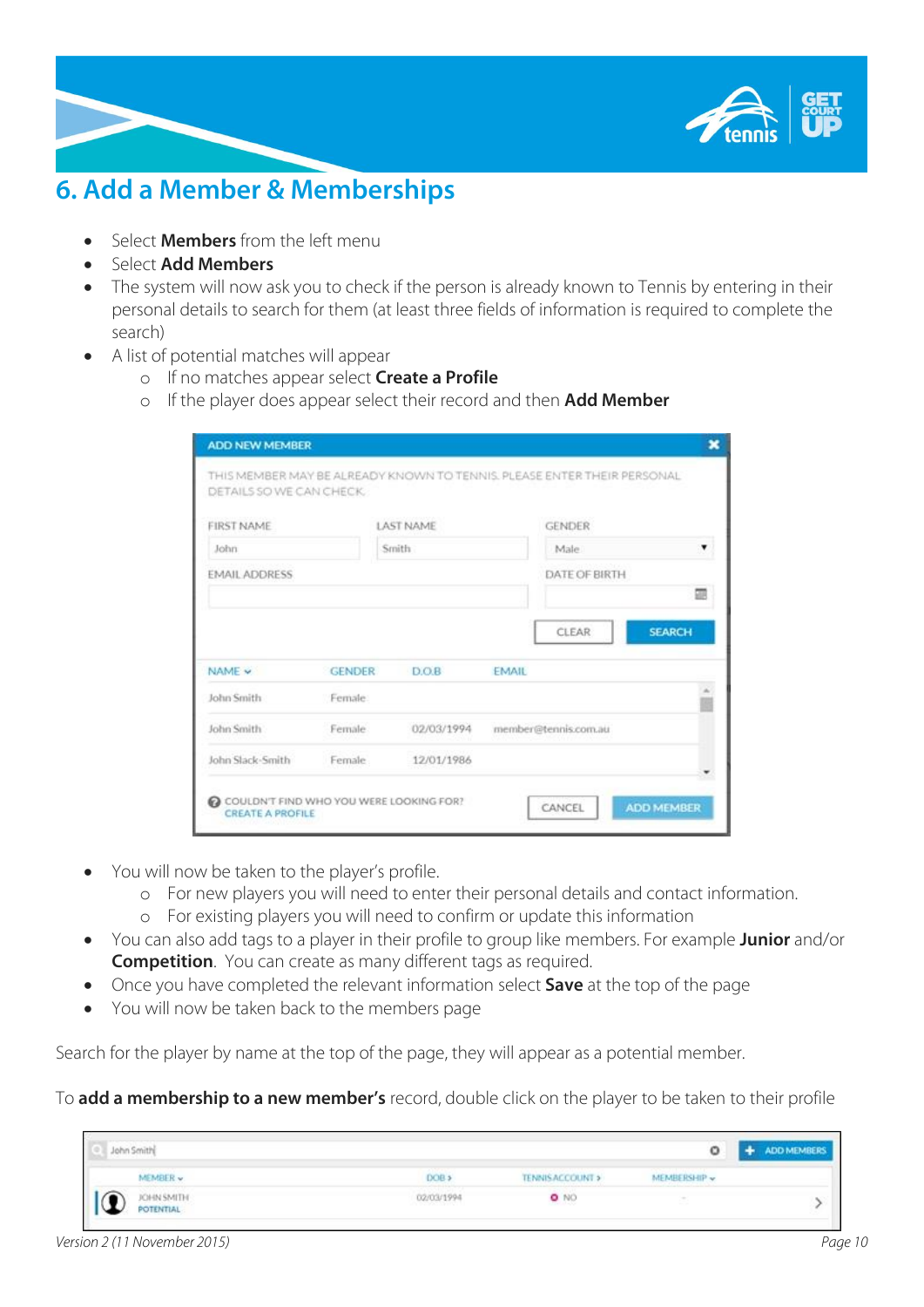

## Select **Memberships** then **Add Membership**

From the drop down box select which membership the player has purchased

| <b>ADD MEMBERSHIP</b> |                                                   | ×               |
|-----------------------|---------------------------------------------------|-----------------|
| SMITH                 | SELECT THE MEMBERSHIP YOU WOULD LIKE TO GIVE JOHN |                 |
| MEMBERSHIP:           | 2015-Single Adult                                 |                 |
|                       | CANCEL                                            | <b>CONTINUE</b> |

Enter the payment information for the membership including price paid (this will default to membership price) and payment method, then select **Save**

| ADD MEMBERSHIP                           |            |               |      |
|------------------------------------------|------------|---------------|------|
| 2015-SINGLE ADULT                        |            |               |      |
| New Single Adult Membership              |            |               |      |
| AG 101 MAG<br>EXPIRY DATE:               | 31/12/2015 |               |      |
| COST:                                    | 42         |               |      |
| PAYMENT METHOD:                          | EFT        |               |      |
| ACTEAN SHOULD AND .<br>PLACE IN PENDING? | NO.<br>×   |               |      |
|                                          |            | <b>CANCEL</b> | SAVE |
|                                          |            |               |      |

Enter a transaction reference and the date payment was received and click **Yes- Save** The member will now appear as current.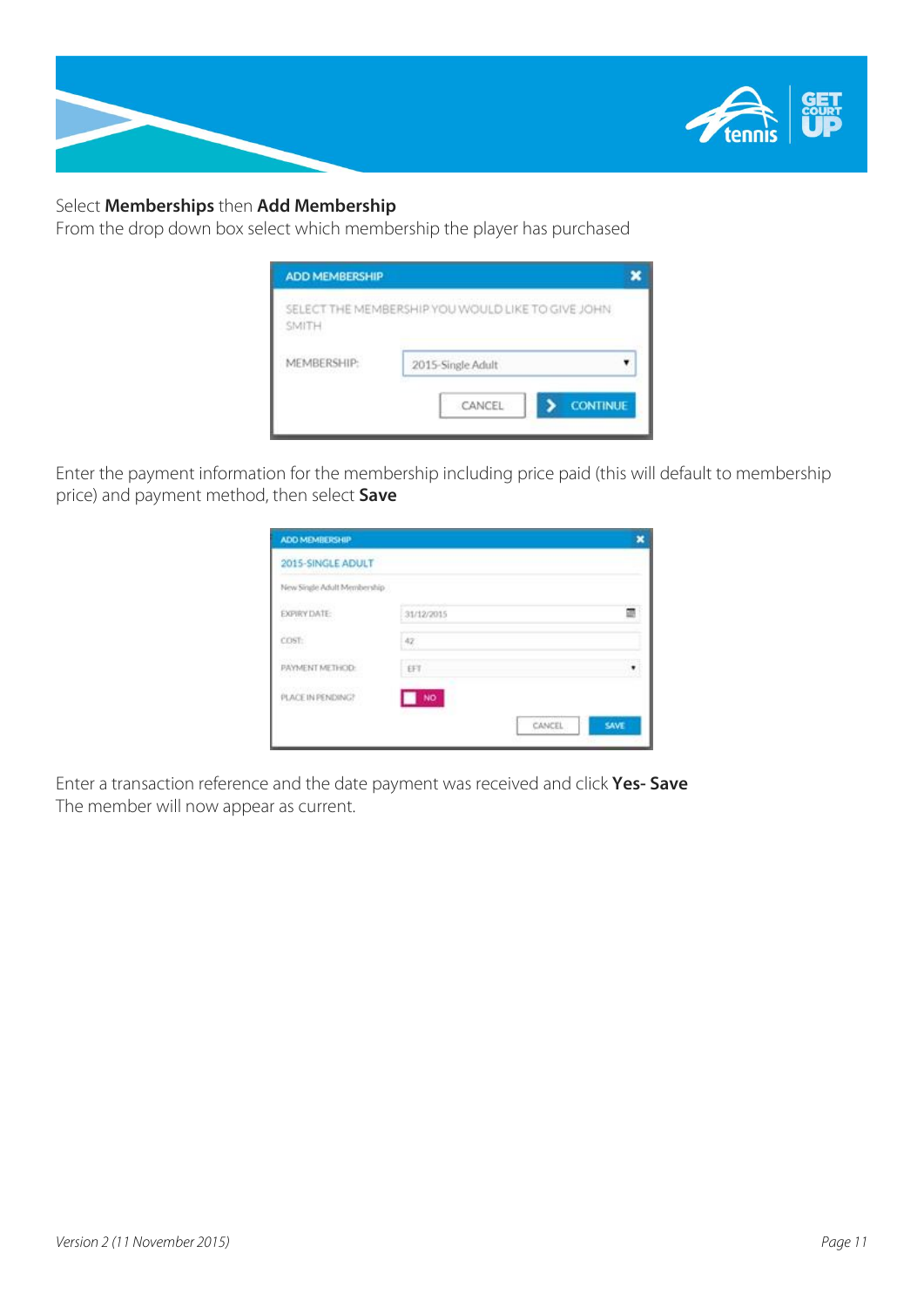

# <span id="page-11-0"></span>**7. Link Player Profiles to Tennis Account**

If you have already Joined Tennis but do not have any of your matches appearing in your dashboard when you log into Match Centre you will need to submit a request to link your accounts.

To do this go to [leagues.tennis.com.au](http://leagues.tennis.com.au/) and login:

- 1. From the welcome page select **Dashboard** (You will be asked to Log In if not already)
- 2. From the Dashboard page select **Find My Matches**

| MATCH CENTRE®<br>Search<br>Search per organisation, league, team or player                                                                                                                                                                                                                                                                                                                                                                                                                                                                                                                                                                                                                                             |
|------------------------------------------------------------------------------------------------------------------------------------------------------------------------------------------------------------------------------------------------------------------------------------------------------------------------------------------------------------------------------------------------------------------------------------------------------------------------------------------------------------------------------------------------------------------------------------------------------------------------------------------------------------------------------------------------------------------------|
|                                                                                                                                                                                                                                                                                                                                                                                                                                                                                                                                                                                                                                                                                                                        |
| <b>DASHBOARD</b><br><b>PLAYER</b><br><b>TEAM</b><br><b>LEAGUE</b><br><b>ORGANISATION</b>                                                                                                                                                                                                                                                                                                                                                                                                                                                                                                                                                                                                                               |
| YOUR LATEST MATCH<br>YOUR UPCOMING MATCHES<br>YOUR PREVIOUS MATCHES<br>YOUR PREVIOUS MATCH                                                                                                                                                                                                                                                                                                                                                                                                                                                                                                                                                                                                                             |
| YOUR PERSONAL DASHBOARD<br>$\mathcal{L}$                                                                                                                                                                                                                                                                                                                                                                                                                                                                                                                                                                                                                                                                               |
| The Match Centre Dashboard is your starting point for real time insight in your Tennis play and performance. Here you'll find<br>your own upcoming and previous matches - based upon your personal Tennis data. Depending on your user rights, you can jump<br>to any of your individual scorecards and enter the latest results, add players or change players.                                                                                                                                                                                                                                                                                                                                                       |
| We were unable to find your matches, which means there are a couple of possibilities. Firstly, you may not be allocated to your<br>team, meaning, we don't know what matches you are involved in. If this is the case, your club will need to add you to the team.<br>The second, and more likely scenario is that your Tennis account that you are currently logged in with is not connected to your<br>Player Profile. In our previous system, we did not capture very good information, making it difficult to match up a number of<br>profiles. This being said, we want to get you connected. Let us know a bit more about you, the club and team that you are playing<br>for, and we will connect your profiles. |
| ◎ FIND MY MATCHES                                                                                                                                                                                                                                                                                                                                                                                                                                                                                                                                                                                                                                                                                                      |
| While you wait for this connection to be made, simply use the search box at the top of the screen to find your Association, Club,                                                                                                                                                                                                                                                                                                                                                                                                                                                                                                                                                                                      |

- 3. Complete the form with your details, including email and phone number and select **Search For Profile**
- 4. A list of profiles which match your search will appear. If you believe a profile is yours please select it and then select **Submit Your Profile**

**Please note:** You will receive email confirmation of your account being linked at which point you will be able to view your matches and enter match results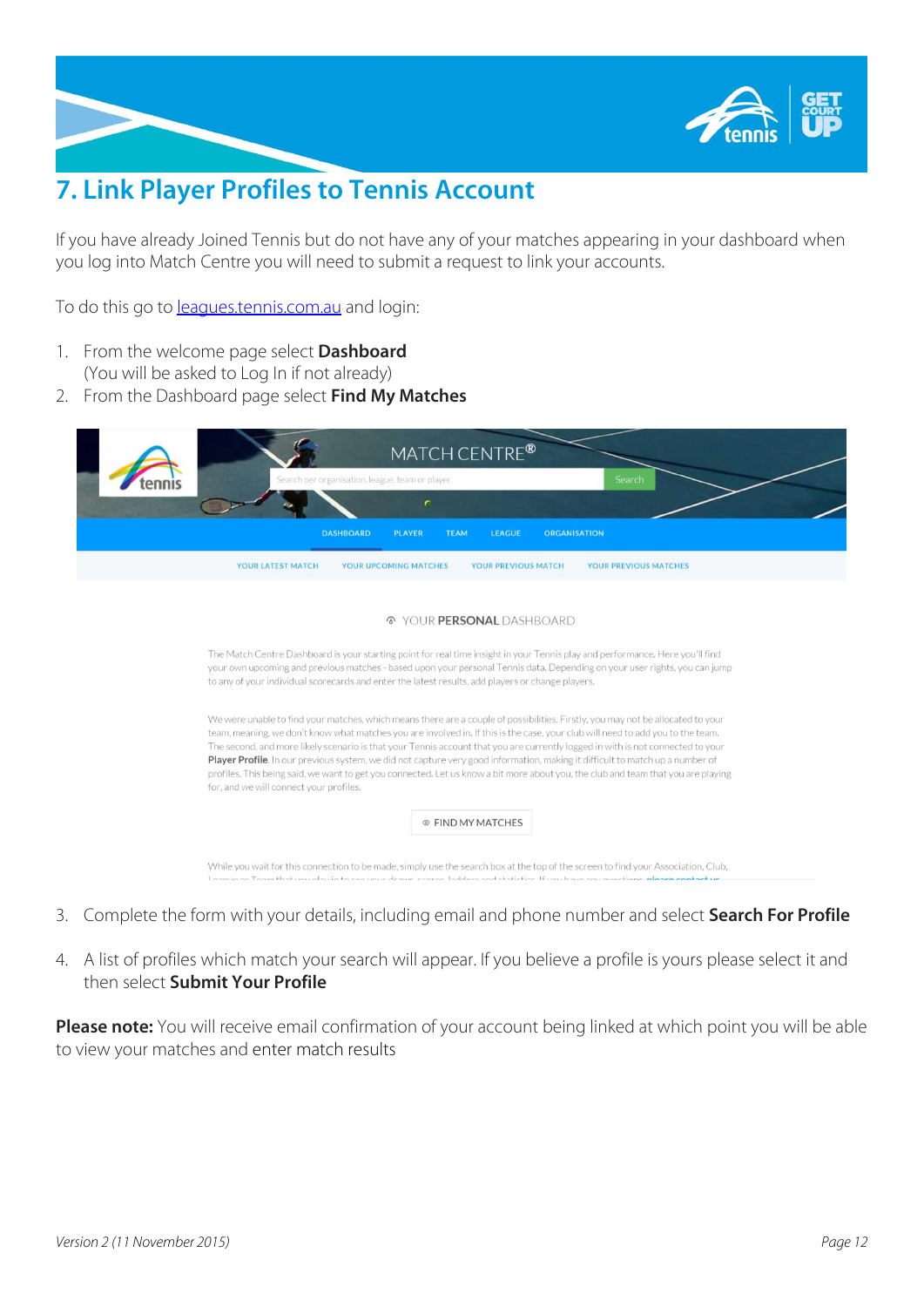

# <span id="page-12-0"></span>**8. Affiliation to Tennis SA**

Before a club, association, sporting complex or school can affiliate to Tennis SA using MyTennis, the club must ensure it has an active Administrator (see parts 1 & 2).

To affiliate your club to Tennis SA in My Tennis [\(my.tennis.com.au\)](https://my.tennis.com.au/) select **Affiliation** then **Continue Affiliation**.

Confirm the Contact Details

- Scroll down to see the Club Contact Information and Key Contacts
- Click the respective field/s in order to add or update those details
- Make the necessary changes and select **Continue**

#### Confirm Club Facilities

- Scroll down to see the Facility Details
- Click the respective field/s in order to add or update those details
- Make the necessary changes and select **Continue**

#### Payment

- Affiliation description is given. The cost is given in the pink highlighted area.
- Select the Payment Option and select **Continue**

|   |                      | $\bigwedge$ | <b>TENNIS CLUB</b>                    |                                       | $\bullet$ HE         |
|---|----------------------|-------------|---------------------------------------|---------------------------------------|----------------------|
|   | tennis               |             |                                       |                                       |                      |
|   | <b>N</b> MY CLUB     |             | AFFILIATE TO TENNIS SA                |                                       |                      |
| 譽 | MEMBERS              |             |                                       |                                       |                      |
|   | MEMBERSHIPS          |             |                                       | $\mathbf{3}$                          |                      |
|   | Q COMMUNICATION      |             |                                       | <b>PAYMENT</b>                        |                      |
|   | REPORTING            |             | <b>AFFILIATION DESCRIPTION</b>        |                                       |                      |
|   | <b>C</b> AFFILIATION |             | <b>AFFILIATION STRUCTURE:</b>         | SET FEE                               |                      |
|   |                      |             | <b>DESCRIPTION:</b><br><b>PERIOD:</b> | 1/9/2015 to 31/8/2016                 |                      |
|   |                      |             |                                       | AFFILIATION COST FOR PERIOD \$2553    |                      |
|   |                      |             | <b>PAYMENT OPTIONS</b>                |                                       |                      |
|   |                      |             | SELECT PAYMENT OPTION:                | $\pmb{\mathrm{v}}$                    |                      |
|   |                      |             |                                       |                                       |                      |
|   |                      |             |                                       |                                       |                      |
|   | <b>W</b> SETTINGS    |             |                                       | <b>SAVE AS DRAFT</b><br><b>CANCEL</b> | ゝ<br><b>CONTINUE</b> |

## Confirm Affiliation

Once the **Confirm Affiliation** button is pressed, instructions will be issued on how to pay.